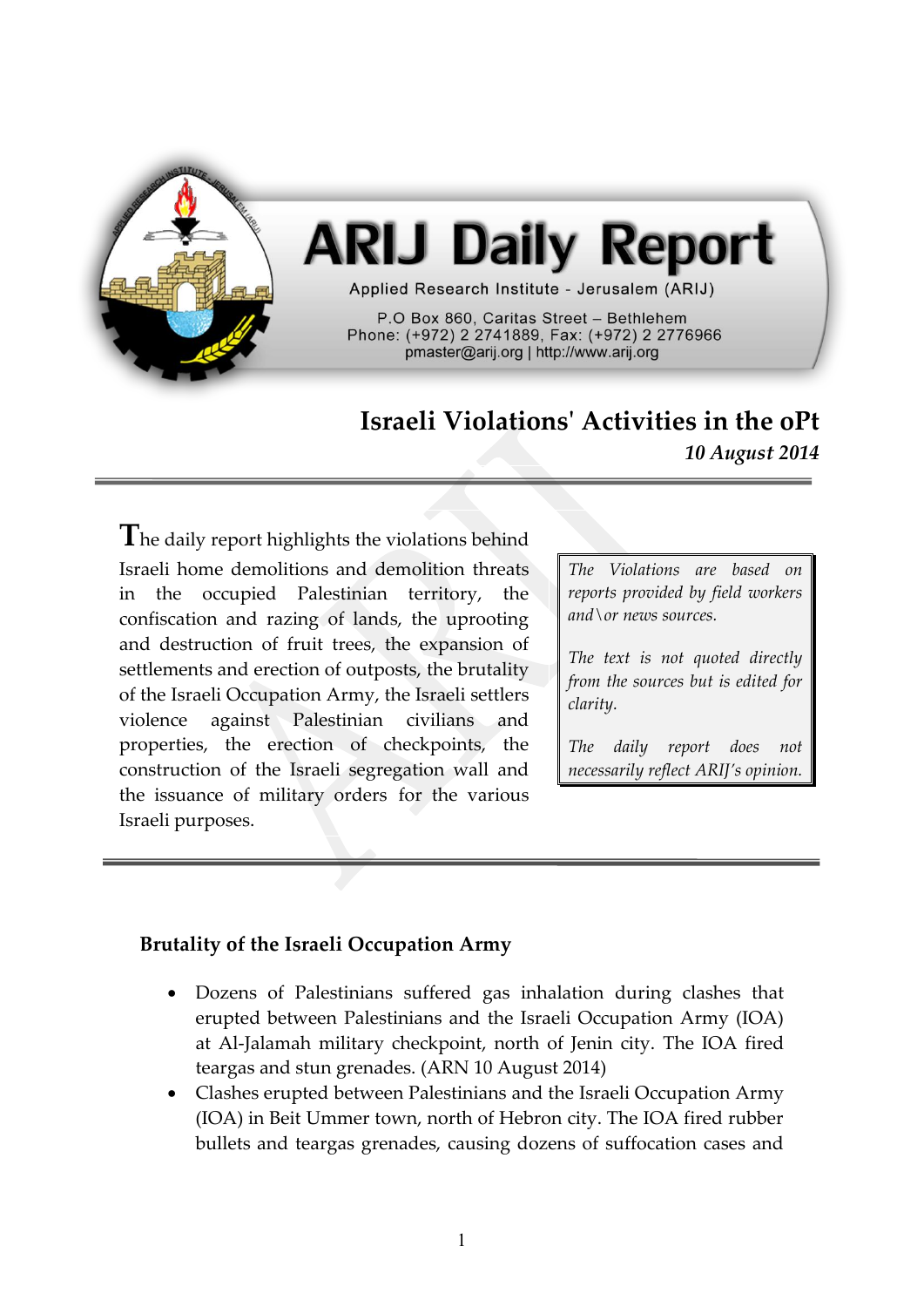the injury of Fawzi Mohammad Fawzi Bahar (12 years). (ARN 10 August 2014)

- Israeli Occupation Army (IOA) stormed two Palestinian houses Tell village, west of Nablus city. As a result, clashes erupted between Palestinians and the IOA, where the IOA fired rubber bullets and stun grenades. During the operation, the IOA arrested Jehad Al-Hindi. (NBPRS & ARN 10 August 2014)
- Israeli Occupation Army (IOA) invaded Zawata village, north of Nablus city, and erected a military checkpoint in the village. (NBPRS 10 August 2014)
- Israeli Occupation Army (IOA) prevented dozens of Palestinians from entering Al-Aqsa mosque in Jerusalem city. At the same time, a group of Israeli settlers stormed the mosque from Al-Maghariba gate and toured in its courtyard. (NBPRS 10 August 2014)
- Khalil Al-'Anati (9 years) was killed after the Israeli Occupation Army (IOA) opened fire at him while he was standing in front of his house in Al-Fawar refugee camp, south of Hebron city. (NBPRS 10 August 2014)
- Dozens of Palestinians and International activists suffered gas inhalation after the Israeli Occupation Army (IOA) attacked them while they were working in 200 dunums of Palestinian land in Ruman area in Tequ village, southeast of Bethlehem city. The targeted land is owned by As-Shair and Al-Amour families. The land is located near Tekoa settlement, and ten days ago the Israeli settlers set up three caravans on the land and planted the land with olive trees. (Al-Quds 10 August 2014)

### **Gaza strip**

- Saqir Rihan was killed and five others were injured after the Israeli Occupation warplanes launched missiles at a group of Palestinians in Beir An-Na'ja area, west of Beit Lahiya town, north of Gaza strip. in Beit Lahiya also, Farah Abu Rabih was killed and others were injured after an Israeli airstrike attacked a Palestinian house at the northern part of Beit Lahiya town. (Wafa 10 August 2014)
- A Palestinian died of wounds he sustained few days ago after the Israeli warplanes launched a missile at an area in Beit Hanun town, north of Gaza strip. (Wafa 10 August 2014)
- Hassan Hussen Kawari (24 years) and Ihsan Mahrous Al-Agha (23 years) were killed and others were injured after the Israeli warplanes launched missiles at a motorcycle in Khan Younis city, south of Gaza strip. (Wattan 10 August 2014)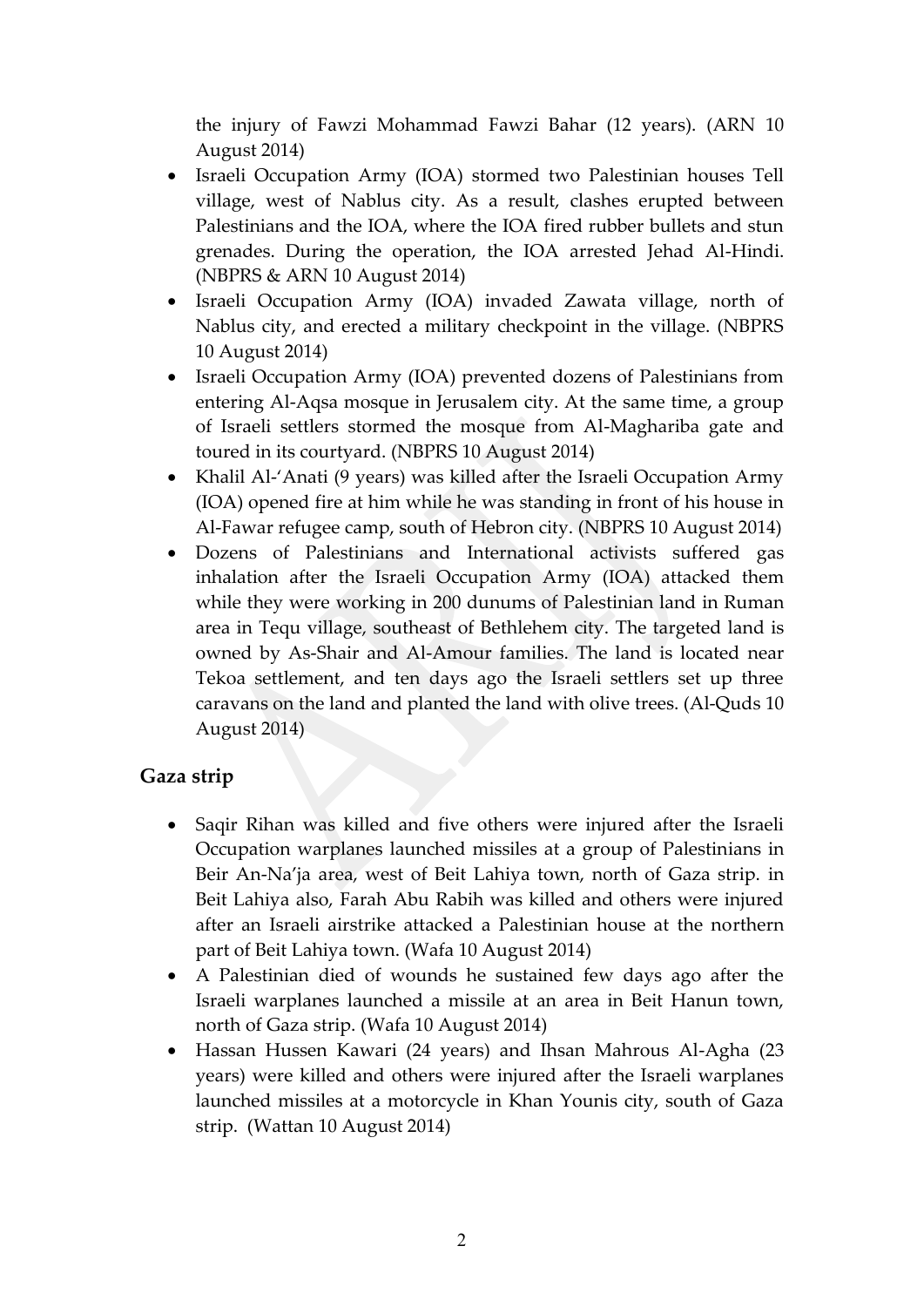- Palestinian medical crews found the bodies of 10 Palestinian martyrs under the rubble of their destroy houses in several areas in Gaza strip. (Wattan 10 August 2014)
- Ahmed Mohammad Atiya Al-Masri (17 years) was killed and other was injured after the Israeli warplanes launched missiles at areas in Beir Al-Balah city in the central of Gaza strip. (ARN 10 August 2014)
- Amani Al-Abid Baraka (35 years) was killed and 10 others were injured after an Israeli airstrike hit a Palestinian house in Jabaliya refugee camp in Gaza strip. (ARN 10 August 2014)

### **Israeli Arrests**

- Israeli Occupation Army (IOA) arrested three Palestinians after storming and searching their houses in Al-Arroub refugee camp, north of Hebron city. The arrestees were identified as: Bayan Khalid Zakout (25 years), Mohammad Al-Hassniya (34 years) and Hussen Abu Tama'a (20 years). (ARN 10 August 2014)
- Israeli Occupation Army (IOA) arrested Yasir Suliman Abu Dahouk (35 years) after raiding his house in Ein As-Sultan refugee camp in Jericho city. (ARN 10 August 2014)
- Israeli Occupation Army (IOA) arrested a Palestinian from Al-Jabal Al-Mukabir neighborhood in Jerusalem city. (Paltoday 10 August 2014)

### **Israeli Settler Violence**

- Israeli settlers stormed Yasuf village, south of Nablus city, wrote anti Palestinian slogans on walls and torched a Palestinian vehicle. The targeted vehicle is owned by Attala Yaseen Joufah. (NBPRS 10 August 2014)
- Clashes erupted between Palestinians and Israeli settlers in Burin village, south of Nablus city, after the Israeli settlers attacked Palestinian houses in the village. The Israeli Occupation Army (IOA) came to the village and fired teargas and stun grenades at Palestinians, causing dozens of suffocation cases. (Al-Ayyam 10 August 2014)

### **Other**

 Defense Ministry seeks \$3.2b extra funding to boost security after Gaza op. Hike includes the cost of funding an extended defense perimeter around the Gaza Strip once current fighting ends. The Defense Ministry will be asking for an 11 billion shekel (\$3.2 billion) increase in the defense budget for next year, the ministry's director general, Dan Harel, told a government committee on Thursday. This was the first